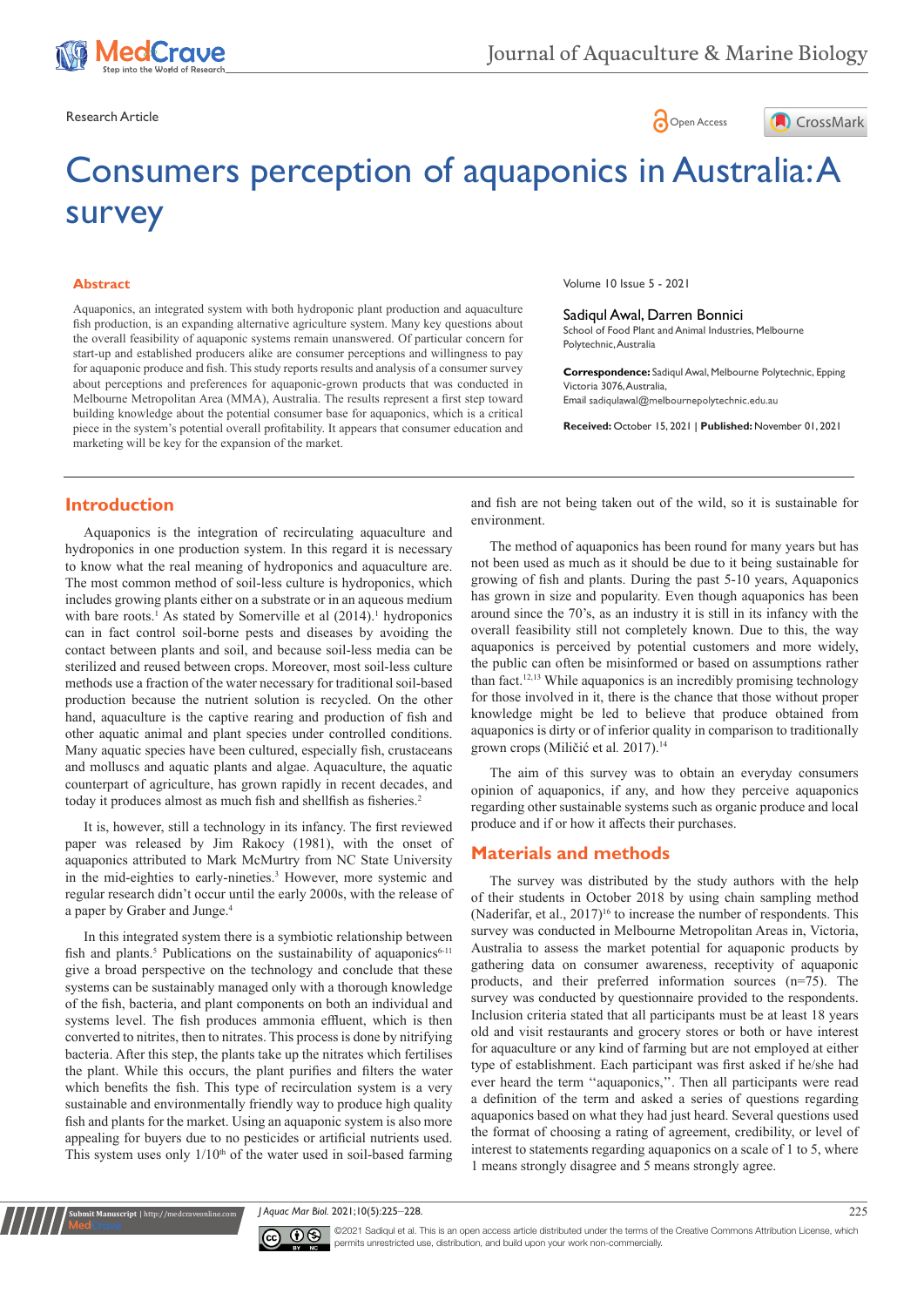The survey contained a cover page providing an explanation of the study and a consent question that needed to be answered before participants could begin the survey. To ensure the anonymity of the respondents, personal identifiers such as name, e-mail address, physical address, and organization name are not presented in any reports using these data.

## **Results**

In this survey, total 75 consumers took part with varying demographic backgrounds including salesperson, businessperson, students, doctors etc. Gender of respondents was recorded, even though there was no question in the survey asking for this information. Respondents' gender was relatively evenly distributed between male and female.

Regarding the area of knowledge of aquaponics about 63% of respondents heard the term 'aquaponics'. Respondents had a generally positive attitude towards aquaponics with 87.5% agreeing that aquaponics is a safe and clean method of raising fish and growing vegetables simultaneously (Figure 1), and that it impacts the environment in a positive way (Figure 2). About *75*% agreed that aquaponics grew products with a high nutritional value (Figure 3). In response to whether aquaponics is a humane method of raising fish, less than half agreed this was the case, with 43.75% of respondents agreeing with the statement, while the remainder were either neutral, or unsure. When it came to whether people would be interested in learning more about aquaponics, 50% indicated they would like to learn more, whereas 50% where neutral. Respondents had average to no knowledge of urban farming techniques, with the results relatively evenly split across the three lowest rated responses, and none recorded against anything above average.



**Figure 1** Aquaponics is a safe and clean method of raising fish and growing vegetables simultaneously.



#### **Response scale**

## **Figure 2** Aquaponics operations impact the enviromnent in a positive way.

Question 5 had a slightly lower response rate of 87.5%, compared to the response rate of 100% of previous questions. The major response to the type of relevant knowledge was "Other", with a response of 57.14%, while agriculture had 21.43% of responses, followed by fisheries, biology and chemistry on an even 7.14%. In

response to whether they had any experience in practising agriculture, hydroponics, aquaculture or aquaponics, 87.5% answered negative, while interest in actually undertaking an aquaponics system was split 50/50.

In the second part of the survey, respondents were asked about their personal tendency to buy organic or locally produced produce. About 37.5% actively looked for ways to buy from local farmers, while 25% disagreed with the statement, and 37.5% were neutral (Figure 4).



**Figure 3** Aquaponics operations grow products with high nutritional value.



**Figure 4** Actively look for ways to buy from local farmers.

Price is a key motivator for buying food, with 43.75% indicating it was the most important factor. About 31.25% of respondents disagreed, while 25% neither agreed nor disagreed. Following this, 62.5% of surveyed people indicated that they would not be likely to purchase organic produce if it was twice as expensive as non-organic produce. About 25% indicated that they would, while 12.5% were neutral about this. There was a more even distribution of responses when it came to buying fish, and whether respondents were more inclined to pay more for organically produced fish. One third indicated they would be happy to pay more.

The final closed ended section of the survey centred on people's attitude towards aquaponics. The first question asked whether the respondent would be inclined to buy aquaponically grown vegetables next time they are out shopping for produce (Figure 5). Just over half (56.25%) were either neutral or unsure about whether they would. About 25% responded negative, while 18.75% indicated that they would buy. On indicating a preference between aquaponicallyfarmed, and conventionally farmed fish, one fourth of the respondents indicated that they would prefer to buy the former.

Ascertaining whether the fear around pesticides and herbicides was exaggerated, 56.25% of respondents didn't think so, 12.5% did, and 31.25% were either neutral or unsure. Returning to the impact of cost on produce, nearly half of the respondents indicated they would not choose aquaponically grown fish if it cost more, while only 12.5% said they would buy.

About 30% people did not answer these questions. Regarding the prospects of aquaponics technology in Australia some (40%) finds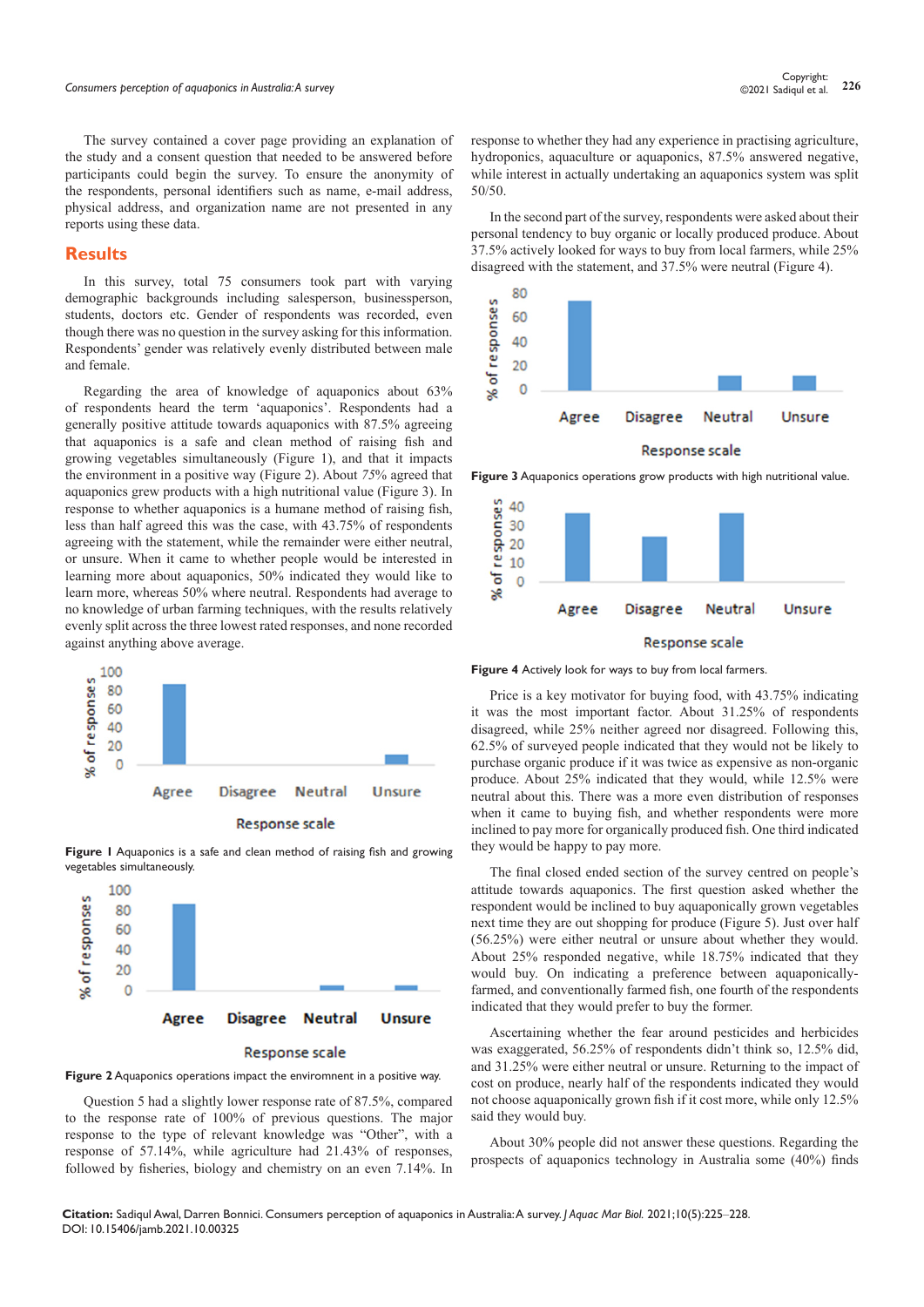this as a sustainable farming with less water and land. Some considers aquaponics as alternative growing methods of the conventional farming techniques.



**Figure 5** Next time I will buy vegetables I will look for aquaponically grown vegetables.



**Figure 6** When deciding between conventionally farmed fish and aquaponically farmed fish i would choose aquaponic fish.





**Figure 7** Most of the scare about pesticides and herbicides is exaggerated.

**Figure 8** Choose aquaponics fish even if they would cost more.

The respondents mentioned different limitations of expanding aquaponics in Australia including lack of water, land cost and utility, insufficient funding, limited awareness and knowledge, consumers' ignorance and lack of proper education and so on. In addition, affordability would be a big factor in choosing products. Also there are concerns about the use of antibiotic in raising fish. As long as there are no chemicals used on the vegetables I would definitely buy. I only buy organic.

## **Discussion**

Based on the survey responses, it seems that consumers are generally aware of what aquaponics is, however for it to be properly compared to other farming techniques and allow consumers to make a more informed decision when it comes to purchasing produce, better information, more awareness and education are required.

Of those surveyed, more than half of the respondents said they had heard to term aquaponics and agreed that it is a safe and clean method of raising fish and growing vegetables, this response is higher than what has been found elsewhere (Love, et al. 2014, Tamin et al., 2015).13,16

In surveys conducted in America and Europe, just over 30% and 50% had heard the term aquaponics (Short et al. 20017 &Miličić et al. 2017).12,14 Although the impact of aquaponics on the environment is less certain, Shortet al. (2017) reported a positive trend of people's response to this issue while the sustainability of aquaponics is not guaranteed (Tyson et al. 2011).<sup>6</sup> The large majority of those surveyed believe the food grown is of a high nutrition value.

Aquaponic operations installed in urban areas can meet the demands of consumers and thus achieve premium prices, which in turn allow fast return on investment (Edwards, 2015).<sup>17</sup> People are aware that soil cultivation is not the only form of farming. In fact, in the verbatim responses people suggested that alternative forms of farming are required. Aquaponics is seen as a sustainable alternative, which better utilises resources, and is better suited to the unpredictability of climate change. Some respondents see aquaponics as a safe and clean method of growing vegetables, with the potential to impact the environment in a positive manner, without compromising on the nutritional value of the produce. Price might be a concern to many consumers as previous studies suggested (Narine et al., 2014; Savidov, 2004; Short et al., 2017).<sup>12,18,19</sup>

## **Conclusion**

Based on the responses of the survey, the public needed to be better educated on the technology, and its merits. In fact, based on the openended questions, a lack of knowledge is one of the major detractors of purchasing aquaponically grown produce. This correlates with the quantitative data, where the large number of responses that were in the positive, neutral, or unsure suggests there is no strong discussion against aquaponics, rather, people waiting for a reason to try it and be persuaded to. The perceptive challenges aquaponics face can be alleviated by properly informing the public. In an information age, people are well placed to find out as much information as possible before buying. Respondents are cautious of the dangers that herbicides and pesticides pose, and would be open to purchasing aquaponically grown produce, if it provided the benefits of organically grown food, however not at too steep a premium. At double cost, consumers would still opt for non-organically grown produce. However, to popularise aquaponics produce is no other way except using different forms of media to educate people about the technology.

**Citation:** Sadiqul Awal, Darren Bonnici. Consumers perception of aquaponics in Australia: A survey. *J Aquac Mar Biol.* 2021;10(5):225‒228. DOI: [10.15406/jamb.2021.10.00325](https://doi.org/10.15406/jamb.2021.10.00325)